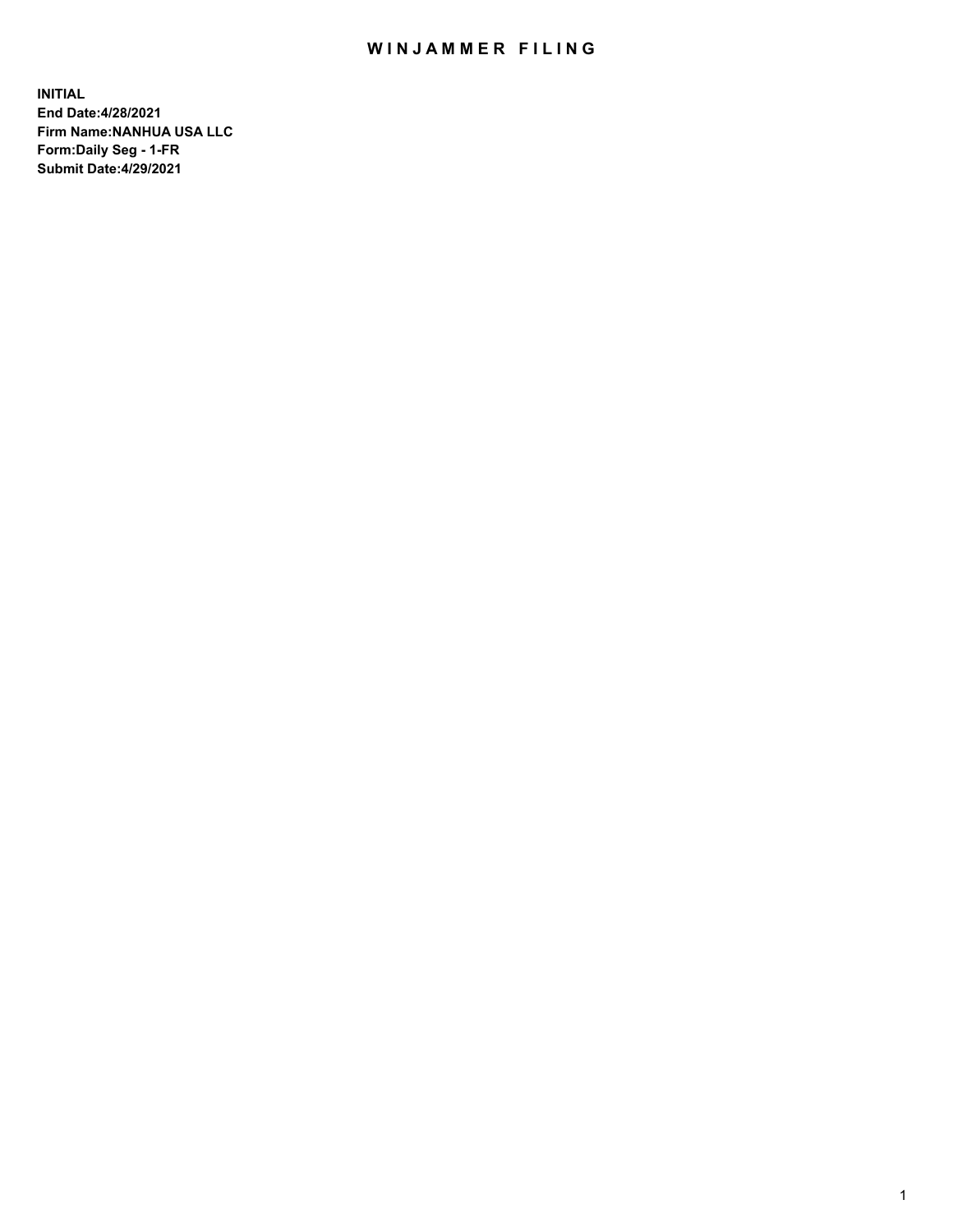## **INITIAL End Date:4/28/2021 Firm Name:NANHUA USA LLC Form:Daily Seg - 1-FR Submit Date:4/29/2021 Daily Segregation - Cover Page**

Name of Company **NANHUA USA LLC** [0010] Contact Name **Kimberley Vercoe** [0040] Contact Phone Number **+1 (312) 526-3930** [0060] Contact Email Address **Kimberley.Vercoe@nanhua-usa. com** [0065] FCM's Customer Segregated Funds Residual Interest Target (choose one): a. Minimum dollar amount: ; or **3,500,000** [8930] b. Minimum percentage of customer segregated funds required:% ; or **0** [8940] c. Dollar amount range between:and; or **0** [8950] **0** [8951] d. Percentage range of customer segregated funds required between:% and%. **0** [8960] **0** [8961] FCM's Customer Secured Amount Funds Residual Interest Target (choose one): a. Minimum dollar amount: ; or **100,000** [8970] b. Minimum percentage of customer secured funds required:% ; or **0** [8980] c. Dollar amount range between:and; or **0** [8990] **0** [8991] d. Percentage range of customer secured funds required between:% and%. **0** [9000] **0** [9001] FCM's Cleared Swaps Customer Collateral Residual Interest Target (choose one): a. Minimum dollar amount: ; or **0** [9010] b. Minimum percentage of cleared swaps customer collateral required:% ; or **0** [9020] c. Dollar amount range between:and; or **0** [9030] **0** [9031]

d. Percentage range of cleared swaps customer collateral required between:% and%. **0** [9040] **0** [9041]

Attach supporting documents

2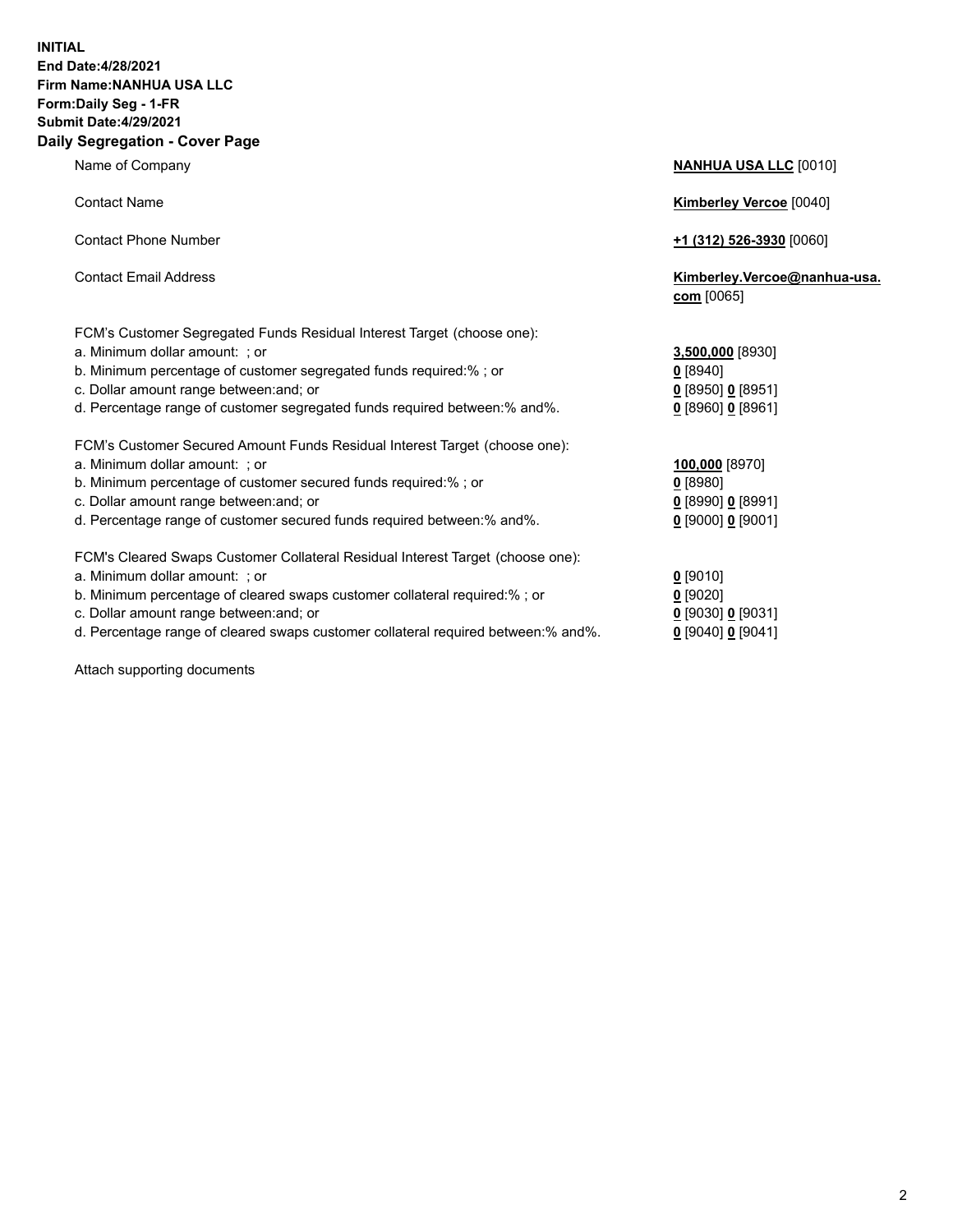**INITIAL End Date:4/28/2021 Firm Name:NANHUA USA LLC Form:Daily Seg - 1-FR Submit Date:4/29/2021**

## **Daily Segregation - Secured Amounts**

|                | Foreign Futures and Foreign Options Secured Amounts                                         |                               |
|----------------|---------------------------------------------------------------------------------------------|-------------------------------|
|                | Amount required to be set aside pursuant to law, rule or regulation of a foreign            | 0[5605]                       |
|                | government or a rule of a self-regulatory organization authorized thereunder                |                               |
| $\mathbf{1}$ . | Net ledger balance - Foreign Futures and Foreign Option Trading - All Customers             |                               |
|                | A. Cash                                                                                     | 41,126 [5615]                 |
|                | B. Securities (at market)                                                                   | $0$ [5617]                    |
| 2.             | Net unrealized profit (loss) in open futures contracts traded on a foreign board of trade   | -24,171 <sup>[5625]</sup>     |
| 3.             | Exchange traded options                                                                     |                               |
|                | A. Market value of open option contracts purchased on a foreign board of trade              | $0$ [5635]                    |
|                | B. Market value of open contracts granted (sold) on a foreign board of trade                | $0$ [5637]                    |
| 4.             | Net equity (deficit) (add lines 1. 2. and 3.)                                               | 16,955 [5645]                 |
| 5.             | Account liquidating to a deficit and account with a debit balances - gross amount           | $0$ [5651]                    |
|                | Less: amount offset by customer owned securities                                            | 0 [5652] 0 [5654]             |
| 6              | Amount required to be set aside as the secured amount - Net Liquidating Equity              | 16,955 [5655]                 |
|                | Method (add lines 4 and 5)                                                                  |                               |
| 7.             | Greater of amount required to be set aside pursuant to foreign jurisdiction (above) or line | 16,955 [5660]                 |
|                | 6.                                                                                          |                               |
|                | FUNDS DEPOSITED IN SEPARATE REGULATION 30.7 ACCOUNTS                                        |                               |
| $\mathbf{1}$ . | Cash in Banks                                                                               |                               |
|                | A. Banks located in the United States                                                       | 330,895 [5700]                |
|                | B. Other banks qualified under Regulation 30.7                                              | 0 [5720] 330,895 [5730]       |
| 2.             | Securities                                                                                  |                               |
|                | A. In safekeeping with banks located in the United States                                   | $0$ [5740]                    |
|                | B. In safekeeping with other banks qualified under Regulation 30.7                          | 0 [5760] 0 [5770]             |
| 3.             | Equities with registered futures commission merchants                                       |                               |
|                | A. Cash                                                                                     | $0$ [5780]                    |
|                | <b>B.</b> Securities                                                                        | $0$ [5790]                    |
|                | C. Unrealized gain (loss) on open futures contracts                                         | $Q$ [5800]                    |
|                | D. Value of long option contracts                                                           | 0[5810]                       |
|                | E. Value of short option contracts                                                          | 0 [5815] 0 [5820]             |
| 4.             | Amounts held by clearing organizations of foreign boards of trade                           |                               |
|                | A. Cash                                                                                     | 0[5840]                       |
|                | <b>B.</b> Securities                                                                        | $0$ [5850]                    |
|                | C. Amount due to (from) clearing organization - daily variation                             | 0[5860]                       |
|                | D. Value of long option contracts                                                           | $0$ [5870]                    |
|                | E. Value of short option contracts                                                          | 0 [5875] 0 [5880]             |
| 5.             | Amounts held by member of foreign boards of trade                                           |                               |
|                | A. Cash                                                                                     | 61,703 [5900]                 |
|                | <b>B.</b> Securities                                                                        | $0$ [5910]                    |
|                | C. Unrealized gain (loss) on open futures contracts                                         | <u>-24,171</u> [5920]         |
|                | D. Value of long option contracts                                                           | $0$ [5930]                    |
|                | E. Value of short option contracts                                                          | <u>0</u> [5935] 37,532 [5940] |
| 6.             | Amounts with other depositories designated by a foreign board of trade                      | $0$ [5960]                    |
| 7.             | Segregated funds on hand                                                                    | $0$ [5965]                    |
| 8.             | Total funds in separate section 30.7 accounts                                               | 368,427 [5970]                |
| 9.             | Excess (deficiency) Set Aside for Secured Amount (subtract line 7 Secured Statement         | 351,472 [5680]                |
|                | Page 1 from Line 8)                                                                         |                               |
| 10.            | Management Target Amount for Excess funds in separate section 30.7 accounts                 | 100,000 [5980]                |
| 11.            | Excess (deficiency) funds in separate 30.7 accounts over (under) Management Target          | 251,472 [5985]                |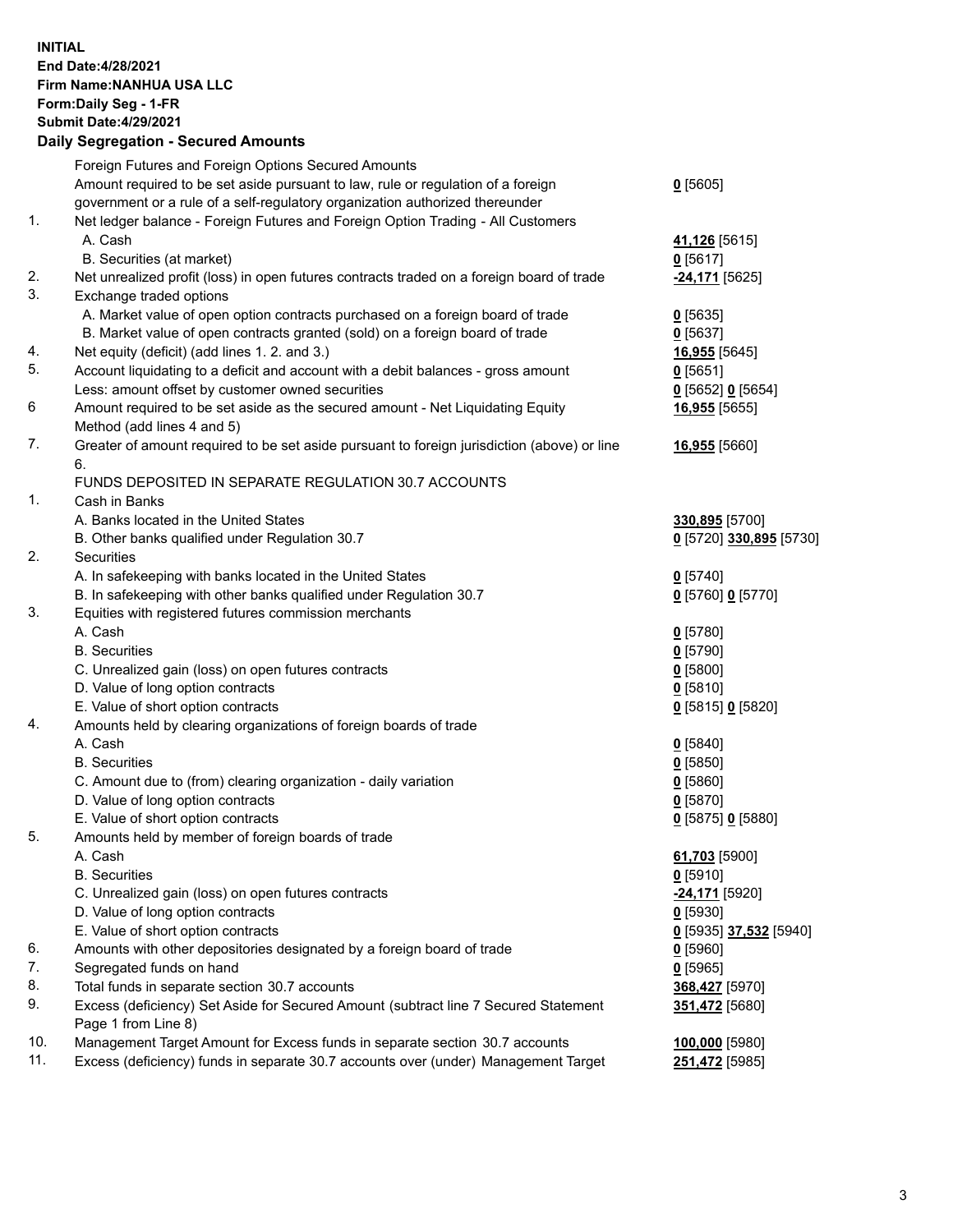| <b>INITIAL</b> | End Date: 4/28/2021<br><b>Firm Name: NANHUA USA LLC</b><br>Form: Daily Seg - 1-FR<br><b>Submit Date:4/29/2021</b><br>Daily Segregation - Segregation Statement |                                       |
|----------------|----------------------------------------------------------------------------------------------------------------------------------------------------------------|---------------------------------------|
|                |                                                                                                                                                                |                                       |
| $\mathbf{1}$ . | SEGREGATION REQUIREMENTS (Section 4d(2) of the CEAct)<br>Net ledger balance                                                                                    |                                       |
|                | A. Cash                                                                                                                                                        | 155,748,962 [5000]                    |
|                | B. Securities (at market)                                                                                                                                      | $0$ [5010]                            |
| 2.             | Net unrealized profit (loss) in open futures contracts traded on a contract market                                                                             | -29,243,728 [5020]                    |
| 3.             | Exchange traded options                                                                                                                                        |                                       |
|                | A. Market value of open option contracts purchased on a contract market                                                                                        | 1,754,333 [5030]                      |
|                | B. Market value of open option contracts granted (sold) on a contract market                                                                                   | -1,052,764 [5040]                     |
| 4.             | Net Equity (deficit) (add lines 1, 2, and 3)                                                                                                                   | 127,206,803 [5050]                    |
| 5.             | Accounts liquidating to a deficit and accounts with                                                                                                            |                                       |
|                | debit balances - gross amount                                                                                                                                  | $0$ [5060]                            |
|                | Less: amount offset by customer owned securities                                                                                                               | $0$ [5070] 0 [5080]                   |
| 6.             | Amount required to be segregated (add lines 4 and 5)                                                                                                           | 127,206,803 [5090]                    |
|                | FUNDS IN SEGREGATED ACCOUNTS                                                                                                                                   |                                       |
| 7.             | Deposited in segregated funds bank accounts                                                                                                                    |                                       |
|                | A. Cash                                                                                                                                                        | 21,672,427 [5100]                     |
|                | B. Securities representing investment of customers' funds (at market)                                                                                          | $0$ [5110]                            |
|                | C. Securities held for particular customers or option customers in lieu of cash (at                                                                            | $0$ [5120]                            |
|                | market)                                                                                                                                                        |                                       |
| 8.             | Margins on deposit with derivatives clearing organizations of contract markets                                                                                 |                                       |
|                | A. Cash                                                                                                                                                        | 110,676,103 [5130]                    |
|                | B. Securities representing investment of customers' funds (at market)                                                                                          | $0$ [5140]                            |
|                | C. Securities held for particular customers or option customers in lieu of cash (at                                                                            | $0$ [5150]                            |
|                | market)                                                                                                                                                        |                                       |
| 9.             | Net settlement from (to) derivatives clearing organizations of contract markets                                                                                | 5,236,440 [5160]                      |
| 10.            | Exchange traded options                                                                                                                                        |                                       |
|                | A. Value of open long option contracts                                                                                                                         | 1,754,333 [5170]                      |
|                | B. Value of open short option contracts                                                                                                                        | -1,052,764 [5180]                     |
| 11.            | Net equities with other FCMs                                                                                                                                   |                                       |
|                | A. Net liquidating equity                                                                                                                                      | $0$ [5190]                            |
|                | B. Securities representing investment of customers' funds (at market)                                                                                          | $0$ [5200]                            |
|                | C. Securities held for particular customers or option customers in lieu of cash (at                                                                            | $0$ [5210]                            |
|                | market)                                                                                                                                                        |                                       |
| 12.<br>13.     | Segregated funds on hand<br>Total amount in segregation (add lines 7 through 12)                                                                               | $0$ [5215]                            |
| 14.            | Excess (deficiency) funds in segregation (subtract line 6 from line 13)                                                                                        | 138,286,539 [5220]                    |
| 15.            | Management Target Amount for Excess funds in segregation                                                                                                       | 11,079,736 [5230]<br>3,500,000 [5240] |
| 16.            | Excess (deficiency) funds in segregation over (under) Management Target Amount                                                                                 | 7,579,736 [5250]                      |
|                | <b>Excess</b>                                                                                                                                                  |                                       |